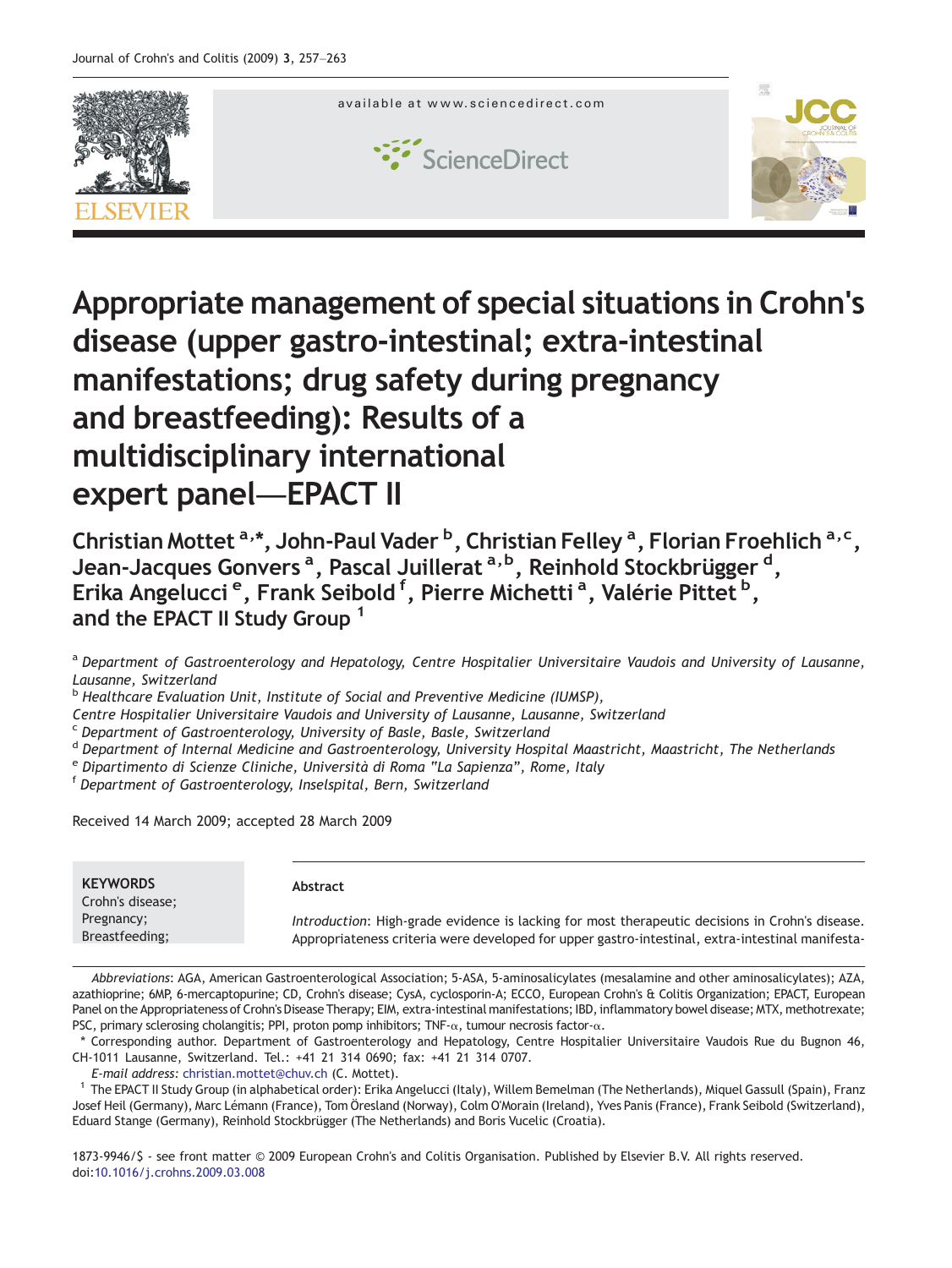Upper gastro-intestinal CD; Extra-intestinal manifestations; Appropriateness; RAND Appropriateness Method

tions and drug safety during conception, pregnancy and breastfeeding in patients with Crohn's disease, to assist the physician in clinical decision making.

Methods: The European Panel on the Appropriateness of Crohn's Disease Therapy (EPACT II), a multidisciplinary international European expert panel, rated clinical scenarios based on evidence from the published literature and panelists' own clinical expertise. Median ratings (on a 9-point scale) were stratified into three categories: appropriate  $(7-9)$ , uncertain  $(4-6$  with or without disagreement) and inappropriate (1–3). Experts were also asked to rank appropriate medications by priority.

Results: Proton pump inhibitors, steroids, azathioprine/6-mercaptopurine and infliximab are appropriate for upper gastro-duodenal Crohn's disease; for stenosis, endoscopic balloon dilation is the first-line therapy, although surgery is also appropriate. Ursodeoxycholic acid is the only appropriate treatment for primary sclerosing cholangitis. Infliximab is appropriate for Pyoderma gangrenosum, ankylosing spondylitis and uveitis, steroids for Pyoderma gangrenosum and ankylosing spondylitis, adalimumab for Pyoderma gangrenosum and ankylosing spondylitis, cyclosporine-A/ tacrolimus for Pyoderma gangrenosum. Mesalamine, sulfasalazine, prednisone, azathioprine/6 mercaptopurine, ciprofloxacin, and probiotics, may be administered safely during pregnancy or for patients wishing to conceive, with the exception that male patients considering conception should avoid sulfasalazine. Metronidazol is considered safe in the 2nd and 3rd trimesters whereas infliximab is rated safe in the 1st trimester but uncertain in the 2nd and 3rd trimesters. Methotrexate is always contraindicated at conception, during pregnancy or during breastfeeding, due to its known teratogenicity. Mesalamine, prednisone, probiotics and infliximab are considered safe during breastfeeding. Conclusion: EPACT II recommendations are freely available online ([www.epact.ch\)](mailto:christian.mottet@chuv.ch). The validity of these criteria should now be tested by prospective evaluation.

© 2009 European Crohn's and Colitis Organisation. Published by Elsevier B.V. All rights reserved.

## 1. Introduction

Crohn's disease (CD) is a chronic inflammatory bowel disease that can involve any part of the digestive tract, while also being associated with extra-intestinal manifestations (EIM) and physicians may thus occasionally be confronted with special situations, such as upper gastro-duodenal CD, Pyoderma gangrenosum, ankylosing spondylitis, primary sclerosing cholangitis (PSC) and uveitis. Reports in the literature reveal that EIM are experienced by ~20% of patients in tertiary referral centres.<sup>[1,2](#page-5-0)</sup> whereas symptomatic upper gastrointestinal CD affects  $~-4\%$  of patients.<sup>3</sup>

CD frequently affects young adults of both sexes, in whom a desire for conception, management of pregnancy and breastfeeding are frequent and clinically relevant problems. A comprehensive literature review was recently prepared as a basis for the European Panel on the Appropriateness of Crohn's Disease Therapy (EPACT II) dealing with the treatment of upper gastro-intestinal CD, $4$  extra-intestinal manifestations of CD $<sup>5</sup>$  $<sup>5</sup>$  $<sup>5</sup>$ </sup> as well as the safety of drug prescription during pregnancy and breastfeeding.<sup>6</sup> High-grade evidence based on randomized controlled trials is often lacking, particularly in these special situations, and disease management recommendations are thus particularly helpful in daily clinical practice.

The EPACT II panel convened in Geneva, Switzerland on November 30th and December 1st 2007, and brought together 12 experts (8 gastroenterologists, 1 general practitioner and 3 surgeons), from 9 European countries (Croatia, France, Germany, Ireland, Italy, Spain, Sweden, Switzerland, The Netherlands). This panel aimed to update the results of the first panel EPACT I which took place in Lausanne, Switzerland in 2004, $<sup>7</sup>$  $<sup>7</sup>$  $<sup>7</sup>$  given the current rapidly evolving</sup> published literature.

This article focuses on appropriate therapy for upper gastro-intestinal CD and extra-intestinal manifestations of CD as well as on safety of therapy for CD during conception, pregnancy and breastfeeding.

## 2. Methods

## 2.1. RAND Appropriateness Method

The RAND Appropriateness Method is a well-recognized means of standardising expert opinion based on an evidence-based literature review, discussion at a panel meeting and a voting process. Methodological details of the various steps that took place during the RAND panel process (recruitment of experts, literature review, first rating round, second rating round, expert panel meeting) are described in detail in earlier articles on EPACT. $^{7,8}$  $^{7,8}$  $^{7,8}$  A few specific changes in the methodology that occurred during the current update are described here.

## 2.2. List of scenarios and treatment options with definitions

Factors which contributed to the appropriateness of various types of treatment for differing presentations of CD were identified, based on the literature review. Clinical scenarios were created, describing patients corresponding to clinical indications in daily practice. For upper gastro-duodenal CD, the scenarios encompassed the presence or absence of stenosis. The panel voted on symptomatic gastro-duodenal stenotic and non-stenotic CD with endoscopic and histological findings compatible with this diagnosis; in all cases,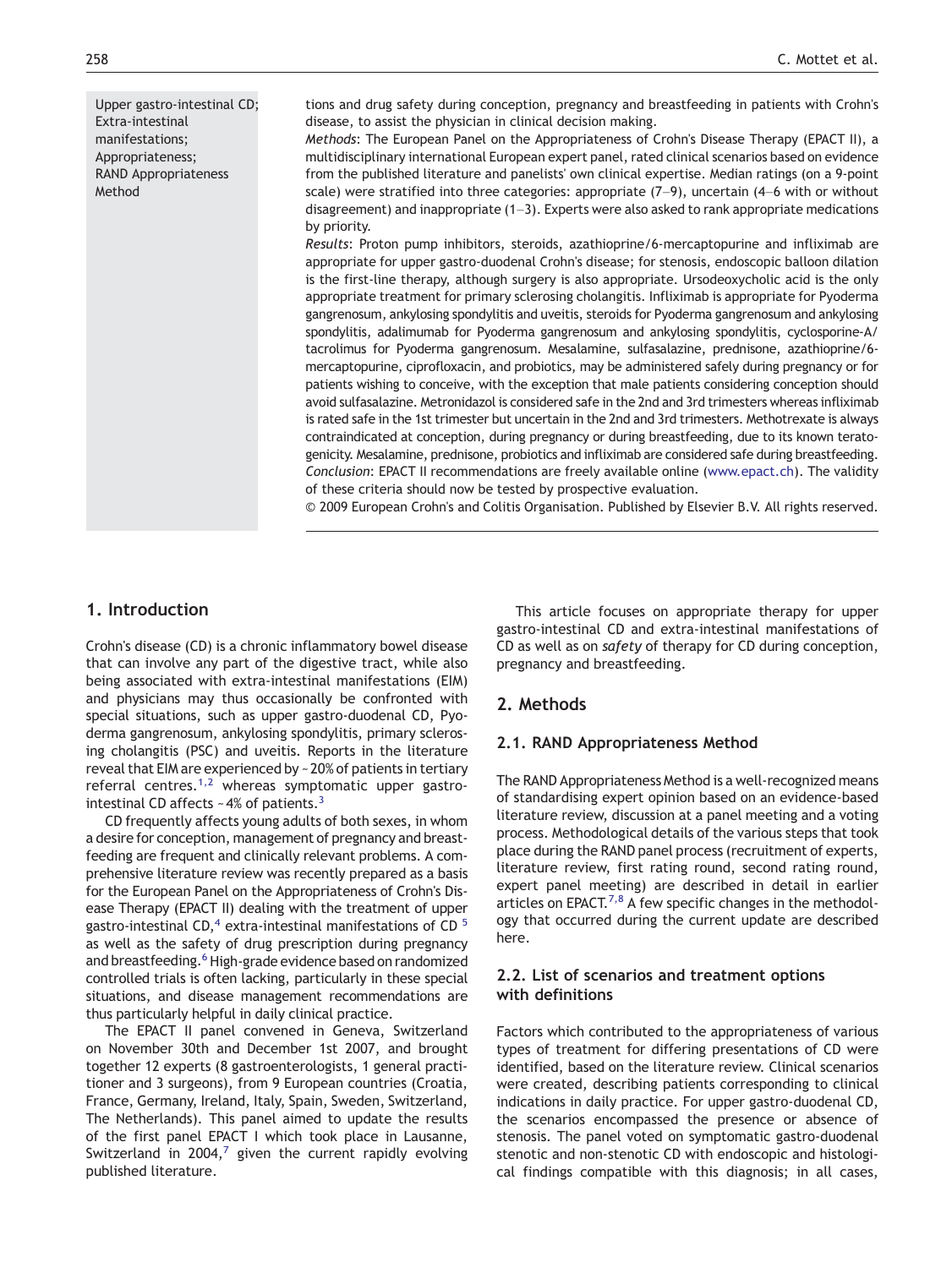Helicobacter pylori infection should be ruled out and treated if present. The following extra-intestinal manifestations were assessed: Pyoderma gangrenosum, ankylosing spondylitis, uveitis and primary sclerosing cholangitis (PSC); the panel rated the treatment options for each extra-intestinal manifestation independently of the underlying CD activity. Extra-intestinal side-effects of CD therapy had to be excluded for each scenario. The safety, and not the appropriateness, of drugs was rated according to the time-point of prescription i.e. for male and female patients considering conception, during early pregnancy (1st trimester), late pregnancy (2nd and 3rd trimesters, rated separately) as well as during breastfeeding. Treatment options were previously described in detail in an article which appeared in 2007 on the occasion of the first EPACT panel.<sup>[9](#page-5-0)</sup>

#### 2.3. Definition of appropriateness and disagreement

For upper gastro-intestinal CD and extra-intestinal manifestations of CD, a treatment is defined as being appropriate in a situation where the benefit to the patient exceeds the potential risks by a sufficiently wide margin that the treat-ment is worth giving.<sup>[10](#page-5-0)</sup> The rate of appropriateness of each clinical indication was calculated using the median of the twelve experts' votes (1 = extremely inappropriate, 9 extremely appropriate). According to the value obtained, each scenario was classified as "appropriate" (7-9), "uncertain"  $(4-6)$  or "inappropriate"  $(1-3)$ .

Treatment options, at time of conception or during pregnancy and breastfeeding, were rated according to their safety for the embryo, the foetus or the newborn. The safety of each clinical indication was calculated using the median of the twelve experts' votes between 1 and 9 (1 = extremely unsafe, 9 = extremely safe). According to the value obtained, each scenario was classified as "unsafe" (1–3), "uncertain" (4–6) or "safe" (7–9).

The IPRAS (Interpercentile Range Adjusted for Symmetry) method of analysis  $11$  was used to identify the presence of "disagreement" between the experts' votes; "disagreement" was automatically considered "uncertain", irrespective of the median panel score.

#### 2.4. Ranking

When several treatment options were deemed appropriate in a given clinical scenario, the experts were asked to rank the treatments as first- (A), second- (B) or third- (C) choice and a ranking was obtained by attribution of points:  $A = 2$ points;  $B = 1$  point,  $C = 0$  points.

## 3. Results

#### 3.1. Upper gastro-intestinal CD

Upper gastro-intestinal CD was rated for stenotic and nonstenotic disease. Fig. 1 summarises appropriateness and ranking of the following treatment options: proton pomp inhibitors (PPI), 5-aminosalicylate compounds (5-ASA), corticosteroids, azathioprine/6-MP, infliximab, adalimumab, certolizumab, natalizumab, surgery and balloon dilation. Certolizumab, natalizumab and 5-ASA were considered inappropriate for the treatment of upper gastro-intestinal CD. In the absence of stenosis, PPI, corticosteroids, azathioprine/6-MP and infliximab



AZA/6MP = Azathioprine / 6-Mercaptopurine; 5-ASA = 5-aminosalicyclic Acid; PPI = Proton pump inhibitor

#### **THERAPY RANK:**  $(1)$ : 1st line therapy -  $(2)$ : 2nd line therapy -  $(3)$ : 3rd line therapy **Appropriate Uncertain** Inappropriate

Copyright © 2008 IUMSP / CHUV, Lausanne, Switzerland - EPACTII

Figure 1 Appropriateness and ranking of treatment options for upper gastro-intestinal CD.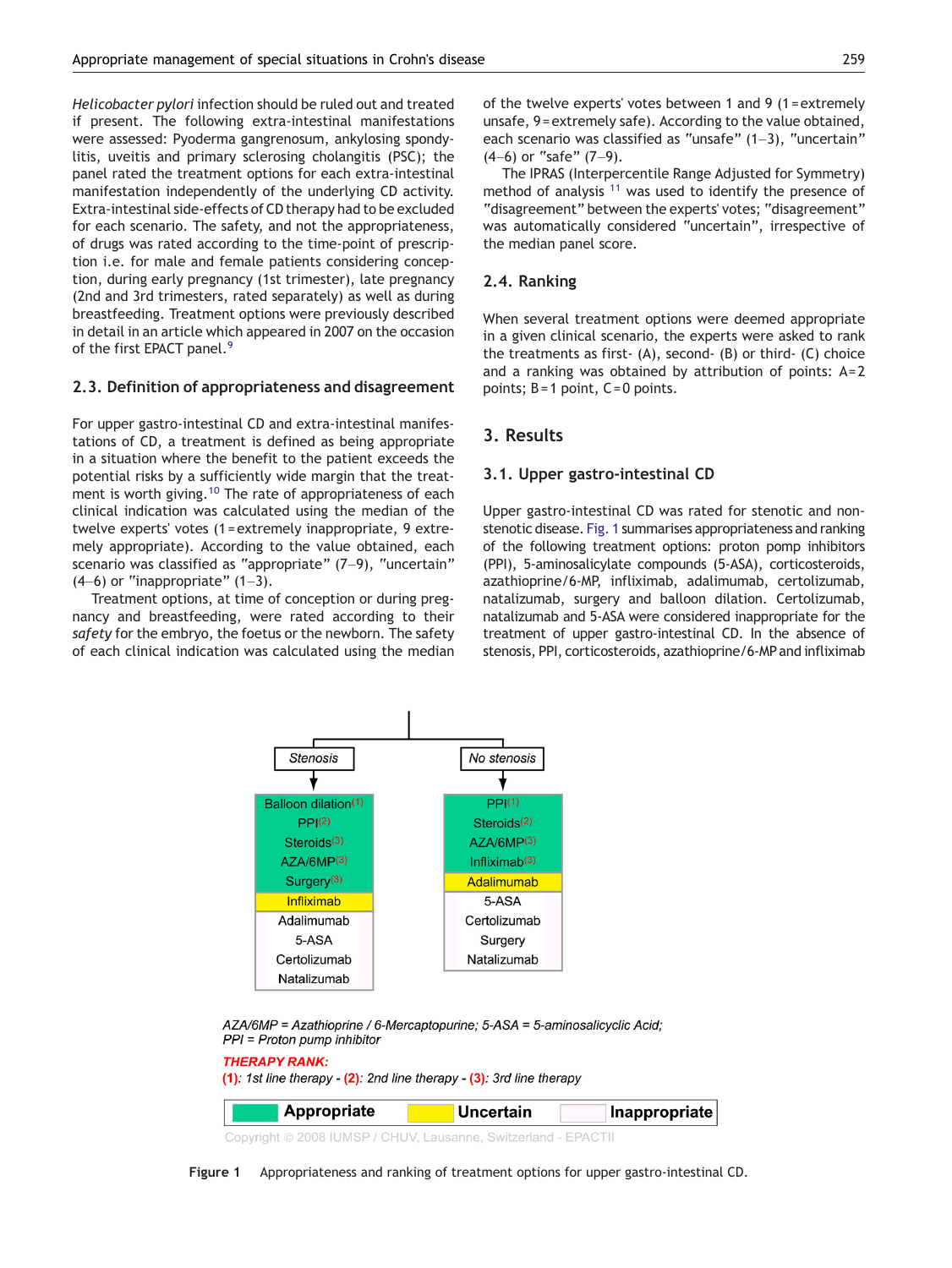<span id="page-3-0"></span>

AZA/6MP = Azathioprine / 6 Mercaptopurine; Cys-A = cyclosporine; UDCA = Ursodeoxycholic Acid

| <b>THERAPY RANK:</b><br>$(1)$ : 1st line therapy - $(2)$ : 2nd line therapy - $(3)$ : 3rd line therapy |                  |               |  |  |  |  |
|--------------------------------------------------------------------------------------------------------|------------------|---------------|--|--|--|--|
| Appropriate                                                                                            | <b>Uncertain</b> | Inappropriate |  |  |  |  |
| Copyright © 2008 IUMSP / CHUV, Lausanne, Switzerland - EPACTII                                         |                  |               |  |  |  |  |

Figure 2 Appropriateness and ranking of treatment options for extra-intestinal manifestations of CD.

were rated appropriate. PPI were ranked as first-line therapy, corticosteroids as second-line therapy, and azathioprine and infliximab as third-line therapy. Adalimumab was deemed uncertain and surgery inappropriate. In the presence of stenosis, the treatments considered appropriate were balloon dilation, PPI, corticosteroids, azathioprine/6-MP and surgery; balloon dilation being the first-line therapy, PPI the second-line therapy, corticosteroids, azathioprine/6-MP and surgery the third-line therapy. Infliximab was judged uncertain with disagreement and adalimumab was inappropriate.



\* were voted separately but as the voting result are the same they are presented together

NB Metotrexate were not subject to vote as considered teratogenic and absolutely contraindicated.

AZA/6MP = Azathioprine / 6-Mercaptopurine; 5-ASA = 5-aminosalicyclic Acid; Cys-A = cyclosporine A

| Safe | Uncertain | Unsafe |
|------|-----------|--------|
|      |           |        |

Copyright © 2008 IUMSP / CHUV, Lausanne, Switzerland - EPACTII

Figure 3 Conception, pregnancy and breastfeeding: safety of drugs.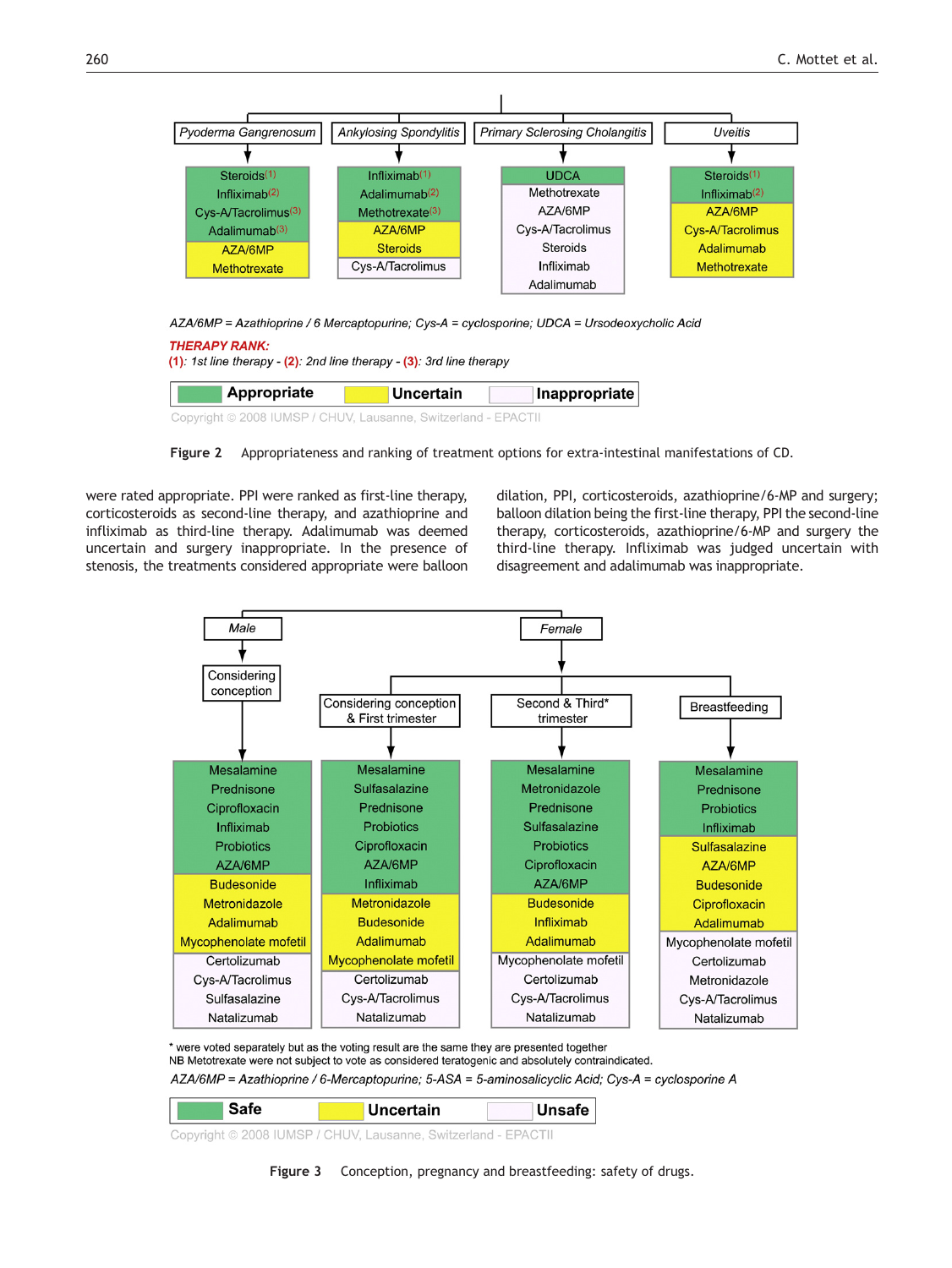### 3.2. Extra-intestinal manifestations of CD

For EIM of CD, the following conditions were assessed: Pyoderma gangrenosum, ankylosing spondylitis, primary sclerosing cholangitis (PSC) and uveitis. The panel voted on the appropriateness of treatment independently of the underlying CD activity. In all cases, extra-intestinal sideeffects of CD therapy were deemed to have been ruled out. [Fig. 2](#page-3-0) summarizes the results of the panel's voting. For Pyoderma gangrenosum, appropriate treatments were corticosteroids (first-line), infliximab (second-line), adalimumab and cyclosporine-A/tacrolimus (either, third-line); the immunomodulators methotrexate and azathioprine/6-MP were rated uncertain. For ankylosing spondylitis, infliximab was the first-line treatment, adalimumab the second-line treatment and methotrexate the third-line treatment, whereas azathioprine/6-MP and corticosteroids were rated uncertain and cyclosporine-A/tacrolimus inappropriate. In the presence of PSC, the only appropriate option was ursodesoxycholic acid. For uveitis, only steroids (first-line) and infliximab (secondline) were judged to be appropriate treatments, while the immunomodulators (methotrexate, azathioprine/6-MP and cyclosporine-A/tacrolimus), as well as adalimumab, were uncertain.

## 3.3. Drug safety during conception, pregnancy and breastfeeding

For this category, treatment options are rated at time of conception as well as during pregnancy (first, second and third trimester separately) and breastfeeding, according to their safety for the embryo, the foetus or the newborn. The panel also specifically voted on the safety of drugs prescribed to male CD patients considering conception. Methotrexate was not subjected to a vote as it is considered to be teratogenic and absolutely contraindicated. The results of the panel vote are summarized in [Fig. 3](#page-3-0). The following treatments were considered unsafe in all scenarios: certolizumab, cyclosporine-A/tacrolimus, natalizumab. Unsafe treatments were furthermore mycophenolate mofetil during 2nd and 3rd trimester and during breastfeeding, metronidazole during breastfeeding and sulfasalazine for men wishing to conceive. Budesonide and adalimumab were uncertain for all scenarios.

For male and female patients wishing to conceive, as well as for female patients in the 1st trimester of pregnancy, the panel considered the following treatment options safe: mesalamine, prednisone, infliximab, azathioprine/6-MP, ciprofloxacin and probiotics; whereas metronidazole, budesonide, adalimumab and mycophenolate mofetil were considered uncertain.

In late pregnancy, i.e. in the 2nd and 3rd trimester (rated separately by the panel but demonstrating a perfect concordance in votes), sulfasalazine, mesalamine, prednisone and azathioprine/6-MP, as well as the antibiotics ciprofloxacin and metronidazole, and probiotics were rated safe, whereas infliximab, adalimumab and budesonide were deemed uncertain.

During the breastfeeding period, the following drugs were considered safe: mesalamine, prednisone, probiotics and infliximab. Sulfazalazine, azathioprine/6-MP, budesonide ciprofloxacine and adalimumab were considered uncertain.

### 4. Discussion

High-level scientific evidence is lacking for many treatment decisions in CD. In particular, special situations such as upper gastro-intestinal CD, $4$  usually associated with a worse prognosis, $12$  and extra-intestinal manifestations<sup>[5](#page-5-0)</sup> are rarely subjected to randomised clinical trials. The question of drug safety during pregnancy or breastfeeding in CD patients is also poorly documented[.6](#page-5-0) For all these situations, appropriateness criteria for use of drugs are particularly valuable. The RAND process combines a systematic review of the literature with expert clinical opinion without any need for a consensus and is a wellvalidated method of providing valid evidence on the use of therapeutic options according to current knowledge.<sup>[13](#page-5-0)</sup>

The results of the EPACT II panel presented in this paper are in general agreement with published trials, consensus conferences  $14-17$  $14-17$  and guidelines<sup>18</sup>; any divergent recommendations will be discussed later in this article.

At the beginning of the panel, all panelists unanimously acknowledged that smoking cessation in CD patients was beneficial for all scenarios.

For CD patients with upper gastro-intestinal involvement, therapy is in general similar to that for ileal CD, with the addition of PPI treatment. Furthermore, in the discussion preceding the vote, it was accepted by the panel that H. pylori infection, if present, should be eradicated. In the presence of an intolerance to azathioprine/6-MP, the ECCO consensus recommends methotrexate, but this was not voted on by the EPACT panel. EPACT rated infliximab appropriate in the absence of stenosis, as did the AGA consensus on biologics in  $IBD<sub>15</sub>$  $IBD<sub>15</sub>$  $IBD<sub>15</sub>$  and in concordance with the ECCO consensus  $17$  which rated infliximab as an alternative for refractory upper gastrointestinal disease. The "uncertain" rating of adalimumab and the rating as "inappropriate" of certolizumab reflect the scarce data in this particular clinical setting. In the presence of an upper gastro-intestinal stenosis, use of anti-TNF- $\alpha$ antibodies is controversial (infliximab) or not recommended (adalimumab and certolizumab), once again reflecting uncertainty, whereas endoscopic balloon dilation, the efficacy and safety of which has been confirmed in a systematic review, <sup>[19](#page-5-0)</sup> as well as surgery and medical treatments such as PPI, steroids and azathioprine/6-MP, were considered appropriate by the panel.

Extra-intestinal manifestations (EMI) of CD (Pyoderma gangrenosum, spondylarthropathy, PSC, uveitis) mostly evolve independently of disease activity. Infliximab is considered appropriate for EMI (except for PSC), as was recom-mended by the AGA consensus on biologics in IBD<sup>[15](#page-5-0)</sup> and the ECCO consensus.<sup>[17](#page-5-0)</sup> Adalimumab, appropriate for Pyoderma gangrenosum and spondylarthropathy, was rated uncertain for uveitis. Certolizumab was not rated at all, reflecting the lack of data available for EMI. In refractory uveitis, case reports have described the success of peri- or intra-ocular steroid injections <sup>[20](#page-6-0)</sup>; this option was, however, not subjected to vote by the EPACT II panel. Among the immunomodulators, methotrexate was only appropriate in spondylarthropathy and cyclosporine-A/tacrolimus in pyoderma gangrenosum, whereas azathioprine/6-MP were inappropriate or uncertain. Although not subjected to vote by the panel, sulfasalazine and physiotherapy have been shown to ameliorate peripheral or axial skeletal pain.<sup>14</sup> Other EMI of CD, such as peripheral arthritis, erythema nodosum, aphtous ulcers or episcleritis,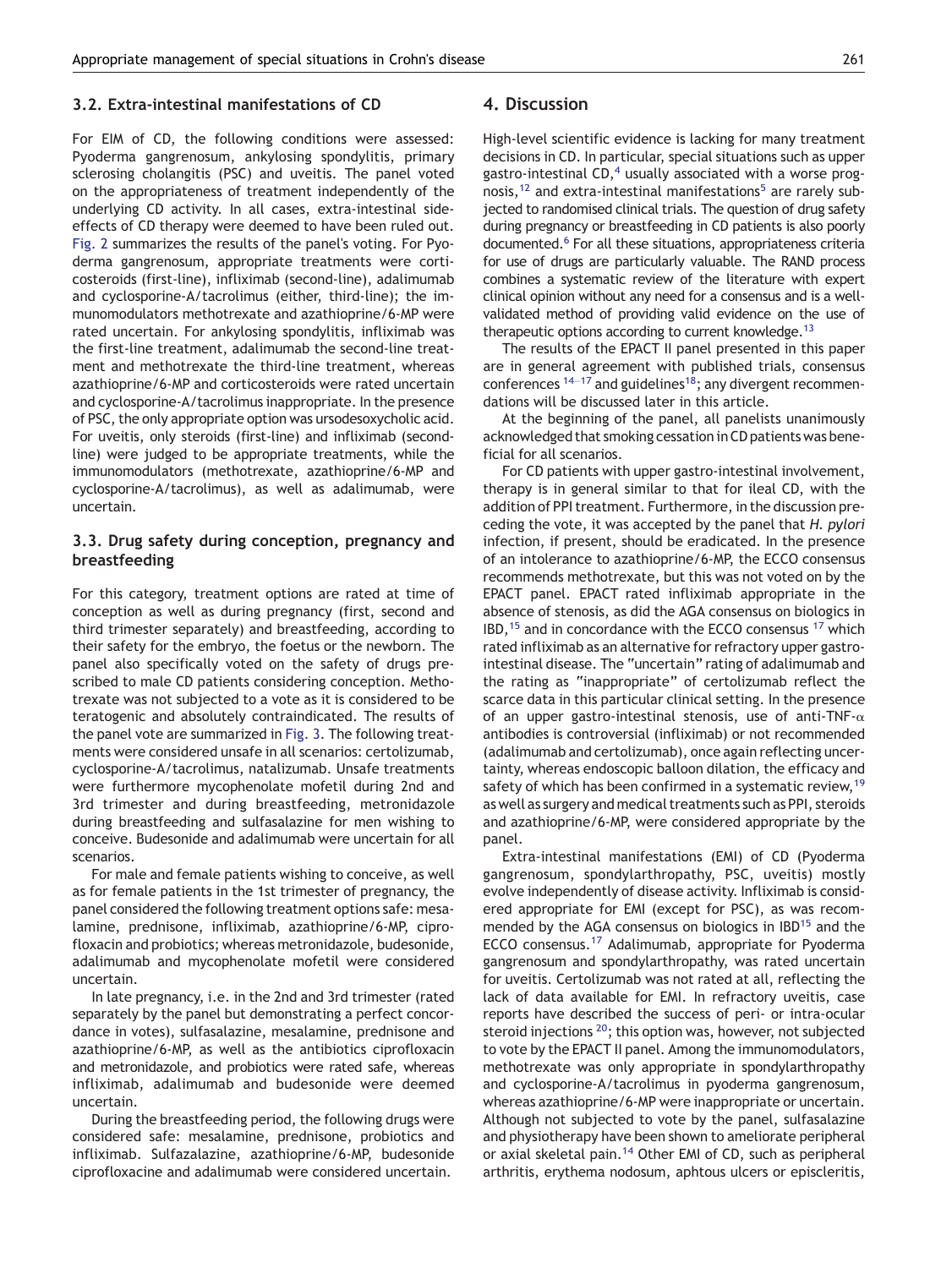<span id="page-5-0"></span>generally related to underlying disease activity, $21$  extradigestive associated diseases (gallstones, nephrolithiasis), and non-disease-specific complications (amyloidosis, osteoporosis, thromboembolic complication) were not subjected to vote.

An important aspect of EPACT II deliberations was drug safety during pregnancy in CD patients. EPACT II especially considered azathioprine/6-MP safe throughout pregnancy. This reflects an evolution towards a more liberal approach since EPACT I, potentially in the light of the BSG guidelines,  $18$ the ECCO consensus <sup>14</sup> and new published studies.<sup>6</sup> One study using national Danish registries and databases<sup>[22](#page-6-0)</sup> reported that out of 20 pregnancies exposed to azathioprine and 6-MP (9 of them exposed to smoking) the rate of preterm birth, low birth-weight and congenital abnormalities was greater compared to the reference group; it should be stressed, however, that a confounder such as disease activity might not have been adequately assessed in this study. Prednisone was considered safe throughout pregnancy, although a marginally increased risk (OR of 3 with 95% CI of 1.08 to 8.54) of mostly oral cleft malformation has been shown in a meta-analysis after exposure to corticosteroids during pregnancy.<sup>[23](#page-6-0)</sup> Sulfasalazine is rated as unsafe for men considering conception. This reflects the fact that reduced sperm motility and count (oligospermia) have been reported in males undergoing sulfasalazine treatment, although it remains unknown as to whether sulfasalazine per se could provoke spermatozoids' DNA damage in humans in the same way as in rats. $24$  Mesalamine was however considered safe for female and male patients considering conception and throughout pregnancy and breastfeeding.

EPACT II also considered infliximab safe at time of conception or during the first trimester in view of the fact that increasingly data support this stance, but still considered it uncertain during late pregnancy (2nd and 3rd trimesters). This is supported by the fact that infliximab, an IgG1 antibody, is actively transferred through the placenta to the fetus in late pregnancy. $25$  The EPACT panel voted conservatively as it considered not only the 3rd but also the 2nd trimester as uncertain whereas the ECCO guidelines would consider infliximab safe in the 2nd trimester but "treatment may best be avoided in the last trimester of pregnancy if circulating infliximab in the neonate is to be avoided".<sup>14</sup>

The EPACT II panel also differed from the ECCO consensus concerning breastfeeding, in so far that a slightly more cautious approach is recommended concerning azathioprine/ 6-MP and sulfasalazine. These attitudes were considered probably safe and safe respectively, by the ECCO consensus, but these compounds were rated uncertain by EPACT II.

## 5. Conclusion

In conclusion, the EPACT II panel was able to produce recommendations for the treatment of upper gastro-intestinal CD, extra-intestinal manifestations of CD and drug safety in case of conception, pregnancy and breastfeeding. All these recommendations are freely available online ([www.epact.ch](http://www.epact.ch)). Prospective evaluation should now test these appropriateness criteria, with particular emphasis on controversial or uncertain situations.

## Acknowledgements

We gratefully acknowledge the participation of Renzo Caprilli (Italy) and Yehuda Chowers (Israel) in the first round of the EPACT II panel. We thank Susan Giddons for editorial assistance.

Financial support for this work was received from a scientific grant from the Swiss National Science Foundation (3347CO-108792/1), supplemented with research funds of the Department of Gastroenterology and Hepatology, Centre Hospitalier Universitaire Vaudois and University of Lausanne, Lausanne, Switzerland, and with unrestricted research grants from Abbott, Essex Chemie AG, UCB Pharma, Nicomed, Vifor pharma.

## References

- 1. Rankin GB, et al. National Cooperative Crohn's Disease Study: extraintestinal manifestations and perianal complications. Gastroenterology 1979;77(4 Pt 2):914–20.
- 2. Su CG, Judge TA, Lichtenstein GR. Extraintestinal manifestations of inflammatory bowel disease. Gastroenterol Clin North Am 2002;31(1):307–27.
- 3. Alcantara M, et al. Endoscopic and bioptic findings in the upper gastrointestinal tract in patients with Crohn's disease. Endoscopy 1993;25(4):282–6.
- 4. Mottet C, et al. Upper gastrointestinal Crohn's disease. Digestion 2007;76(2):136–40.
- 5. Juillerat P, et al. Extraintestinal manifestations of Crohn's disease. Digestion 2007;76(2):141–8.
- 6. Mottet C, et al. Pregnancy and breastfeeding in patients with Crohn's disease. Digestion 2007;76(2):149–60.
- 7. Vader J, et al. Appropriate treatment for Crohn's disease: methodology and summary results of a multidisciplinary international expert panel approach—EPACT. Digestion 2006;73: 237–48.
- 8. Juillerat P, et al. EPACT II: project and methods. Digestion 2007;76(2):84–91.
- 9. Juillerat P, et al. Drug safety in Crohn's disease therapy. Digestion 2007;76(2):161–8.
- 10. Brook RH, et al. A method for the detailed assessment of the appropriateness of medical technologies. Int J Technol Assess Health Care 1986;2(1):53–63.
- 11. Fitch K, et al. The RAND/UCLA Appropriateness Method User's Manual: RAND corporation 2001; 2001.
- 12. Jess T, et al. Mortality and causes of death in Crohn's disease: follow-up of a population-based cohort in Copenhagen County, Denmark. Gastroenterology 2002;122(7):1808–14.
- 13. Naylor CD. What is appropriate care? N Engl J Med 1998;338 (26):1918–20.
- 14. Caprilli R, et al. European evidence based consensus on the diagnosis and management of Crohn's disease: special situations. Gut 2006;55(suppl\_1):i36–58.
- 15. Clark M, et al. American Gastroenterological Association Consensus Development Conference on the Use of Biologics in the Treatment of Inflammatory Bowel Disease, June 21–23, 2006. Gastroenterology 2007;133(1):312–39.
- 16. Ouyang Q, et al. Consensus on the management of inflammatory bowel disease in China in 2007. J Dig Dis 2008;9(1):52–62.
- 17. Travis SPL, et al. European evidence based consensus on the diagnosis and management of Crohn's disease: current management. Gut 2006;55(suppl\_1):i16–35.
- 18. Carter MJ, Lobo AJ, Travis SP. Guidelines for the management of inflammatory bowel disease in adults. Gut 2004;53(Suppl 5): V1-V16.
- 19. Hassan C, et al. Systematic review: endoscopic dilatation in Crohn's disease. Aliment Pharmacol Ther 2007;26(11–12):1457–64.